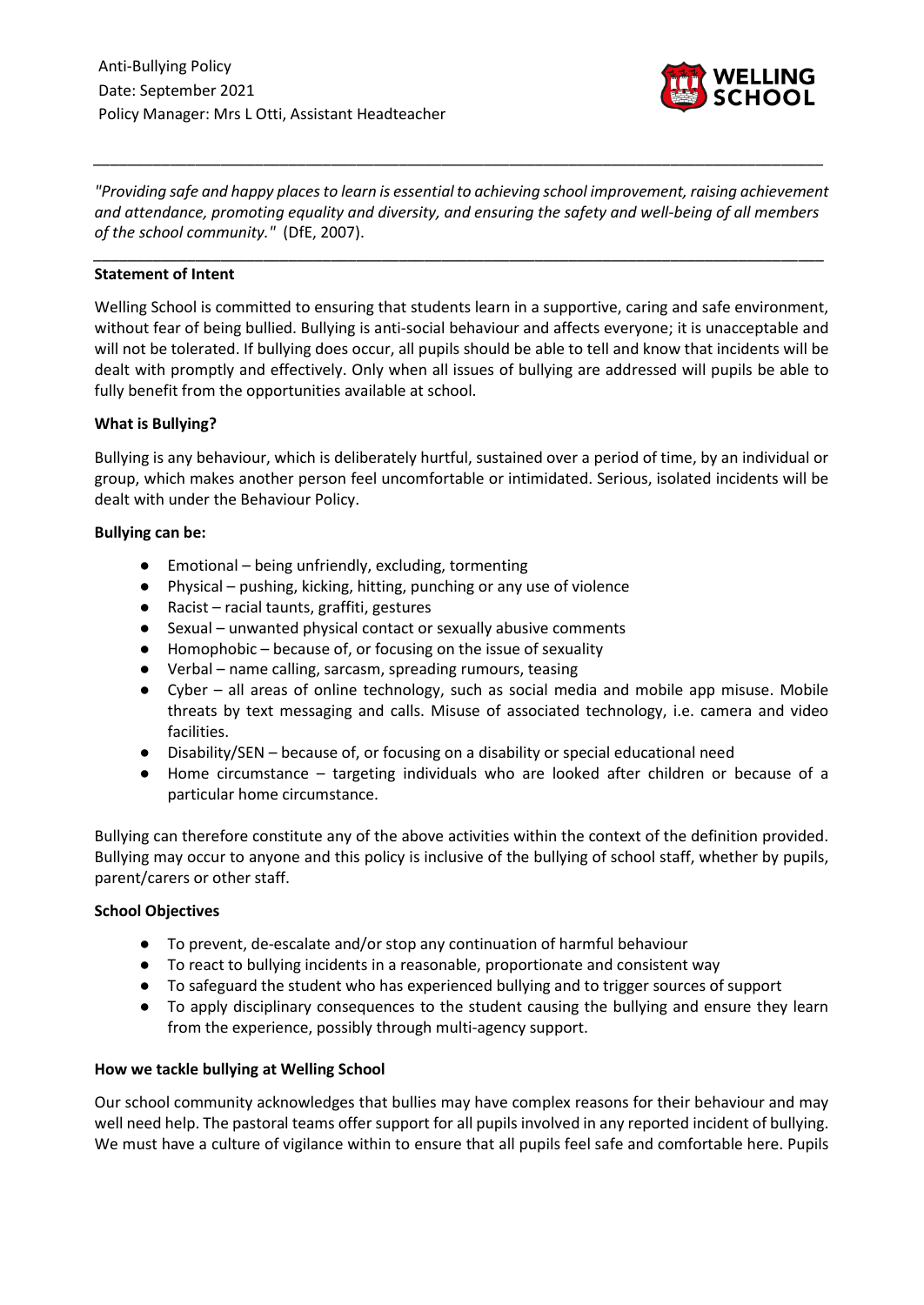who behave in a bullying manner towards others will be challenged promptly as the consequences of being allowed to 'get away with it' can be detrimental to the bully as well as to their victim.

#### **Staff, student and parent/carer reporting procedures**

The school has one reporting procedure for allegations of bullying. This reporting system can be used by students, staff and parent/carers. A copy of this form can be found on Welling School's Anti-Bullying Website. This website can be accessed via our main website. The 'Anti-Bullying' link is within the Parent tab. On Welling School's Anti-bullying website the form can be found under 'Contact Us'. There are two options: **I Need Help** and **Someone Needs Help.** Below is also a link to these options:

#### <https://sites.google.com/wellingschool-tkat.org/antibullying/contact-us>

In school students should feel that they can also approach any adult directly if they are concerned about being bullied. This member of staff will make a note of the child reporting the concern, a brief summary of the concern and the name/s of the student/s causing harm. The member of staff will then complete the Anti-Bullying Form.

- 1. All reported incidents will be taken seriously and dealt with as quickly as possible. The first step will be to make sure that the relevant Head of Year has a clear account of the incident.
- 2. The Head of Year will investigate the incident by interviewing all concerned and record outcomes on the files of those involved. The Head of Year will also consult the school bullying log before deciding next steps.
- 3. Form Tutors and Subject Teachers will be kept informed and asked to monitor the behaviour of the students concerned where appropriate.
- 4. 4. Parents will be kept informed and are discouraged from taking matters into their own hands and should not approach a suspected student but speak to a member of staff.

Each incident of actual or alleged bullying will be unique in its representation and its level of impact on the individuals concerned. Therefore, it is important that the school is given the opportunity to tailor a strategy to address the situation and to support the bullied student according to the particular incident/s.

#### **School staff response in individual incidents**

Head of Years (or other named staff) dealing with the incident need to ascertain the level of seriousness of the alleged bullying and decide on the next steps to take. If the incident is serious, or a repetition of a previous occurrence, it may be appropriate to go straight to steps 3, 4 or 5. For each child involved a record of the steps taken must be added to Bromcom.

In the first instance, it is important to make clear to the victim that revenge is not appropriate, and to the bully that their behaviour is unacceptable and has caused distress.

# Step 1

Simple disagreements between two pupils/ groups of pupils which can be discussed calmly with all parties concerned can be resolved with the adult listening to both sides of the situation and the 'guilty' party accepting their blame, apologising and suggesting how any damage is repaired.

Verbal expectations around future conduct will be given. This step will be carried out by the Head of Year (or member of the Pastoral Team).

#### Step 2: The 'No Blame' Approach

When the disagreement is more complex, with the perpetrator unable to accept their role in the situation, the ''No Blame" approach involves using group dynamics to understand, improve and solve the problem of bullying. The emphasis is on stopping the bullying by confronting the bully/ies in a non-threatening environment. By addressing the situation (not the perpetrator) publicly and exploring reasons surrounding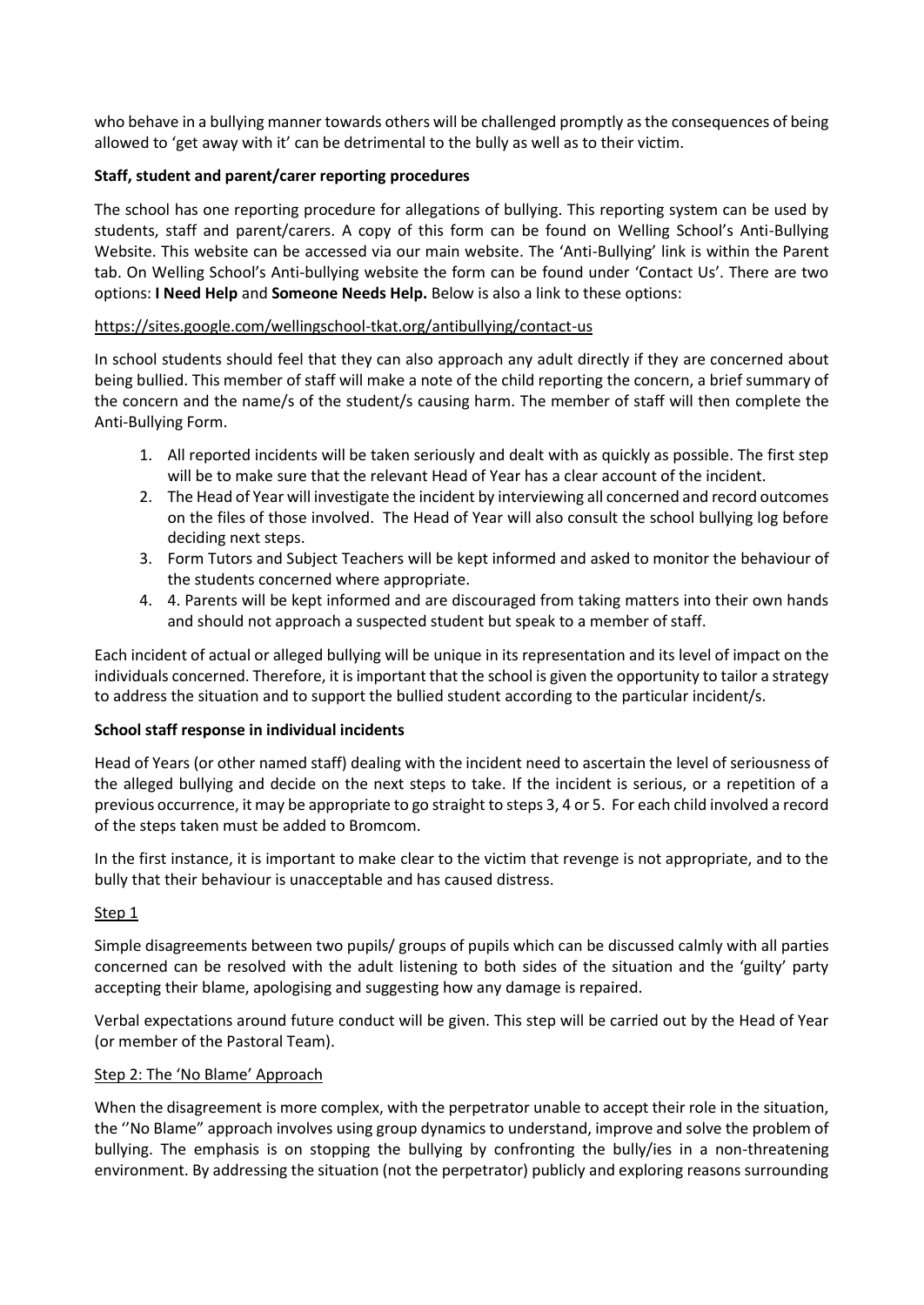why it has been happening and the consequences of actions, combined with responses from other peers the bully/ies are more likely to be made to question, and justify, their own actions without blame being allocated. Responsibility for solving the problem can then be passed to the group, under supervision, who suggest positive strategies to move the situation forward (e.g. reintegrate the victim, prevent further incidents of bullying occurring, etc.). The member of staff who is supervising this session, needs to ensure that suggestions are workable, that all parties agree to the decisions made and that opportunities are created to monitor the situation.

Verbal expectations around future conduct will be given. This step will be carried out by a member of the Restorative Team.

# Step 3

If the ''No Blame" approach fails, a designated member of staff will meet with the bully (ies) to explore the matter further and to discover why the bullying is continuing. At this stage, blame and responsibility are apportioned and a warning is given, thus giving the bully the opportunity to stop.

Parents/carers will receive a warning letter about their child's actions. Depending on the seriousness of the child's actions the school's behaviour may also be followed to issue an appropriate consequence. The member of staff carrying out this step will be a member of the Senior Leadership Team. In the meeting may also be a member of your child's Pastoral Year Team..

# Step 4

If bullying continues, some or all of the following actions may be taken by the adult investigating the situation:

- High level consequence issued to the perpetrator
- Parent/carer of the perpetrator informed
- Perpetrator put on a monitoring report
- Behaviour modification strategies/counselling for the perpetrator put in place.
- The parents/carers of both parties informed about the situation and how it has been dealt with. Further interactions between the students involved will be monitored over time.

# Step 5

Further incidents involving the same student(s) will be dealt with by the Deputy Headteacher responsible for Culture, Engagement and Attainment. This is Mr Hemsley. Mr Hemsley will gather the evidence and present their findings to the Headteacher. Action taken may result in the perpetrator/s losing their place at Welling School.

# **What support will be provided to the victim of bullying?**

At each step the victim's parent/carers will be kept updated by your child's Head of Year. If parent/carers are not satisfied with how a situation has been resolved they should direct their concerns to the Assistant Headteacher responsible for Key Stage 3 and Key Stage 4. Ms Giannini is responsible for Key Stage 3. Mr Sanghera is responsible for Key Stage 4.

Where there is a reported case and it is classified as bullying (likely to be stage 3 onwards) the victim's Head of Year will allocate a member of staff, chosen by the victim, to provide support on a continual process until such time that the student and the parent/carer are satisfied that conditions have returned to normal. As part of this support there will always be a documented 1to1 review meeting with the victim after 1 and 2 weeks. If it is clear that the bullying has stopped the case is closed. If it is clear bullying is continuing the next step (as outlined above) will be carried out by the school.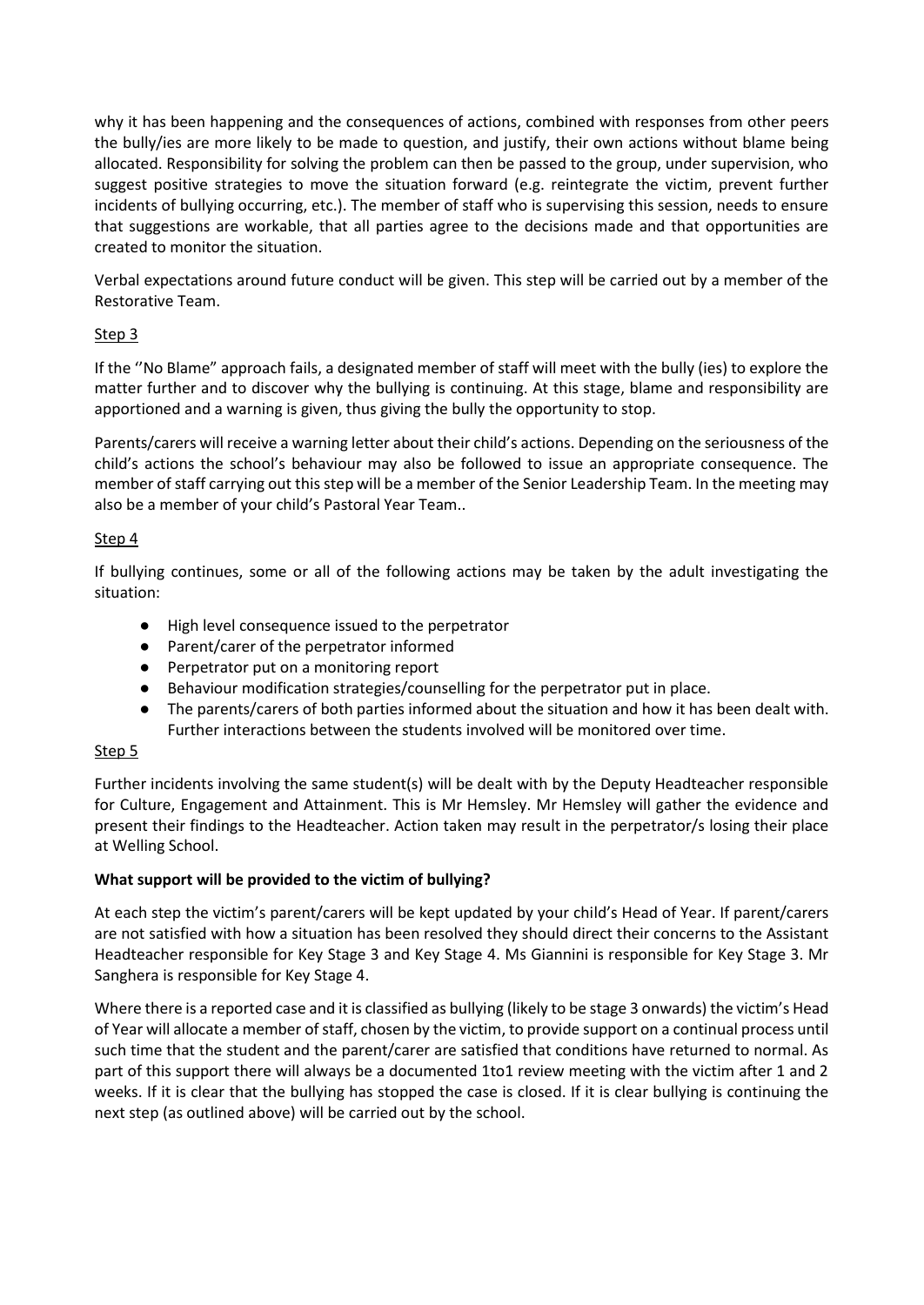Once the appropriate step has been completed and where appropriate the victim has been allocated a member of staff to provide support, the Head of Year (or named member of staff) must complete an entry on the School's Bullying Log. This will record the names of those involved, the type of bullying (step 3 onwards) and actions taken.

#### **Vulnerable students, including those with special educational needs or a disability**

We are especially vigilant about bullying in respect of our most vulnerable students. They are a diverse population of students at Welling School and can include students with complex health needs, students with SEND, students with disabilities and students with behavioural concerns. These students can also experience bullying in adult life. This makes developing a positive culture and one where bullying is proactively prevented even more important.

#### **Prevention**

We use a range of proactive strategies to prevent bullying. These include:

- Effective school leadership that promotes an open and honest anti-bullying ethos
- Use of curriculum opportunities, in particular Tutor Time and Personal Development classes where issues of diversity are discussed and anti-bullying messages are drawn out.
- Use of opportunities throughout the school calendar and at certain times of the school day to raise awareness of the negative consequences of bullying e.g. Anti-Bullying Week in November of each year
- Whole school assemblies
- Pupil surveys.
- Poster campaigns
- Improved supervision in potential problem areas
- 6th Form Peer mentoring Schemes
- Assertiveness training to help students combat bullying
- Review of general and specific staff induction and continuing professional development to ensure staff training reflects the anti-bullying policy and practice of the school.

# **Working with parent/carers**

Parent/carers need to be involved in all aspects of our Academy bullying policy. This means:

- Always contact the school with any concerns
- Be aware of any changes in behaviour that could be linked to bullying
- Be reassured that the school will take action to deal with bullying
- Be assured we will deal with all incidents firmly but fairly
- If a child is thought to be bullying another child (stage 3 onwards) we will invite parent/carers into school to discuss the matter. Our aim is to achieve reconciliation and also offer support.

# **Monitoring**

The school will maintain a bullying log that records all incidents of bullying (as defined by this policy). Bullying will be reviewed regularly and appropriate actions taken. The reviews will particularly focus on identifying and addressing any emerging trends related to both perpetrators and victims. This information will feed into our equality and diversity planning as required. Incidents of bullying will be reported formally in the Headteacher Governor Reports.

The student body and and parent/carers will be involved in reviewing the effectiveness of anti-bullying work, for example in annual questionnaires and student leadership activities.